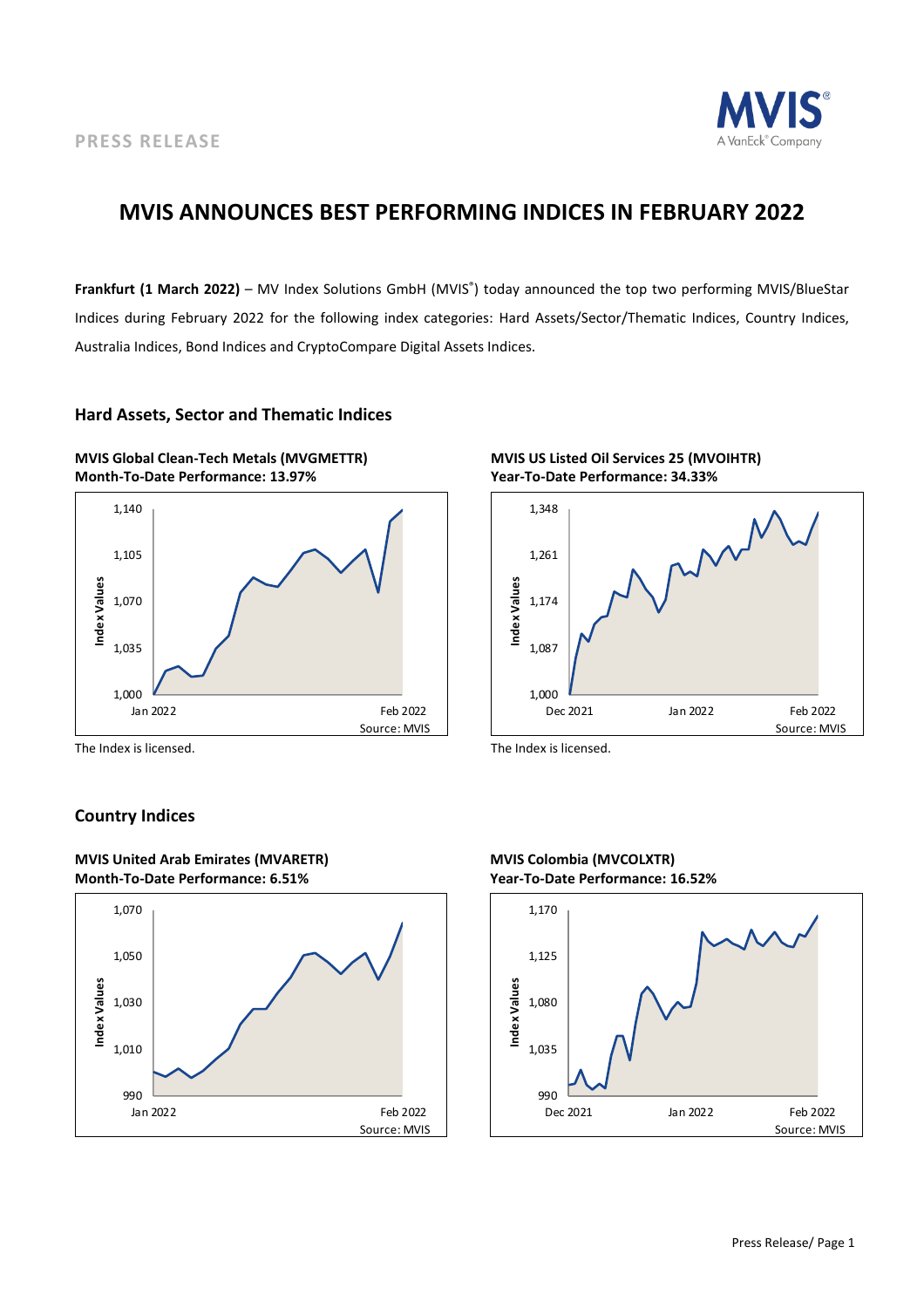

### **PRESS RELEASE**

#### **Australia Indices**

## **Month-To-Date Performance: 5.40% Year-To-Date Performance: 5.94%**



# **MVIS Australia Resources (AUD) (MVMVRTR) MVIS Australia Resources (AUD) (MVMVRTR)**



The Index is licensed. The Index is licensed.

### **Bond Indices**

**MVIS US Investment Grade Floating Rate (MVFLTR) MVIS US Investment Grade Floating Rate (MVFLTR) Month-To-Date Performance: -0.13% Year-To-Date Performance: -0.04%**



The Index is licensed. The Index is licensed.